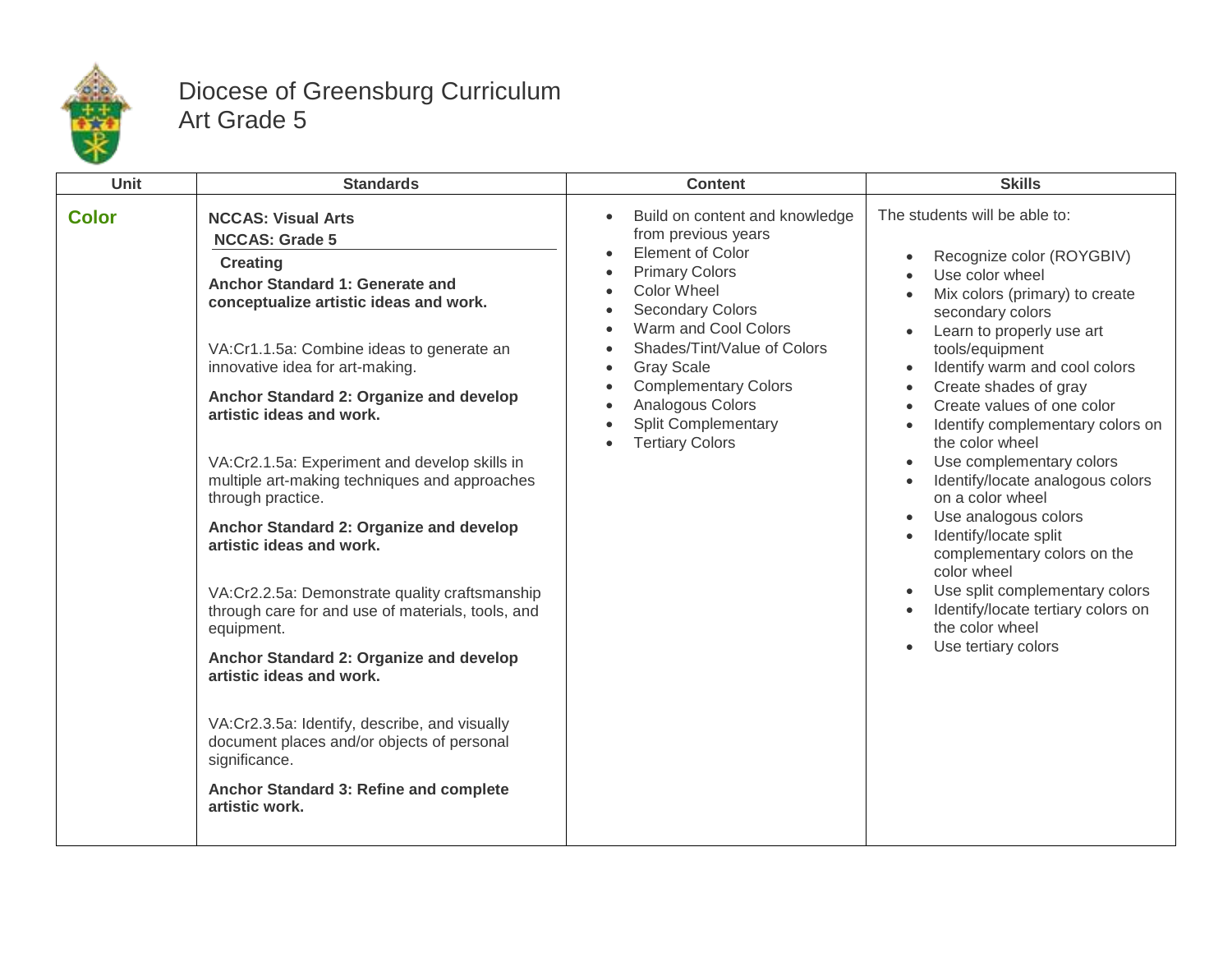| <b>Unit</b> | <b>Standards</b>                                                                                                                                                                                          | <b>Content</b> | <b>Skills</b> |
|-------------|-----------------------------------------------------------------------------------------------------------------------------------------------------------------------------------------------------------|----------------|---------------|
|             | VA:Cr3.1.5a: Create artist statements using art<br>vocabulary to describe personal choices in art-<br>making.                                                                                             |                |               |
|             | <b>Presenting</b><br>Anchor Standard 4: Select, analyze, and<br>interpret artistic work for presentation.                                                                                                 |                |               |
|             | VA:Pr4.1.5a: Define the roles and responsibilities<br>of a curator, explaining the skills and knowledge<br>needed in preserving, maintaining, and presenting<br>objects, artifacts, and artwork.          |                |               |
|             | Anchor Standard 5: Develop and refine artistic<br>techniques and work for presentation.                                                                                                                   |                |               |
|             | VA:Pr5.1.5a: Develop a logical argument for safe<br>and effective use of materials and techniques for<br>preparing and presenting artwork.                                                                |                |               |
|             | <b>Responding</b><br>Anchor Standard 7: Perceive and analyze<br>artistic work                                                                                                                             |                |               |
|             | VA:Re.7.2.5a: Identify and analyze cultural<br>associations suggested by visual imagery.                                                                                                                  |                |               |
|             | Anchor Standard 8: Interpret intent and<br>meaning in artistic work.                                                                                                                                      |                |               |
|             | VA:Re8.1.5a: Interpret art by analyzing<br>characteristics of form and structure, contextual<br>information, subject matter, visual elements, and<br>use of media to identify ideas and mood<br>conveyed. |                |               |
|             | Anchor Standard 9: Apply criteria to evaluate<br>artistic work.                                                                                                                                           |                |               |
|             | VA:Re9.1.5a: Recognize differences in criteria<br>used to evaluate works of art depending on                                                                                                              |                |               |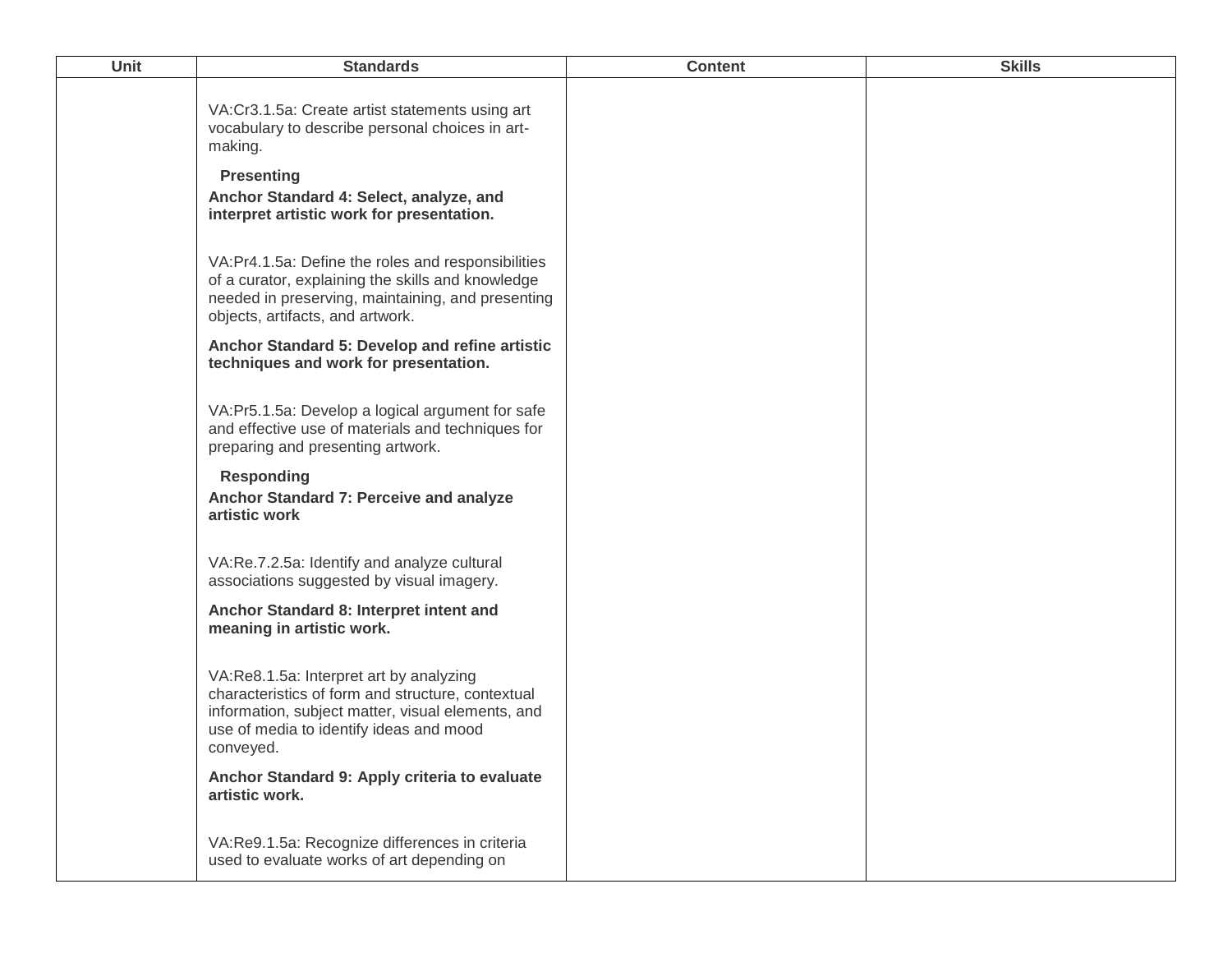| Unit           | <b>Standards</b>                                                                                                                                                                                                                                                                                                                                                                                                                                                                                                                                                                                                             | <b>Content</b>                                                                                                                                                                                                                                                                                                                                                                          | <b>Skills</b>                                                                                                                                                                                                                                                                                                                                                                                                                                                                                                                                                       |
|----------------|------------------------------------------------------------------------------------------------------------------------------------------------------------------------------------------------------------------------------------------------------------------------------------------------------------------------------------------------------------------------------------------------------------------------------------------------------------------------------------------------------------------------------------------------------------------------------------------------------------------------------|-----------------------------------------------------------------------------------------------------------------------------------------------------------------------------------------------------------------------------------------------------------------------------------------------------------------------------------------------------------------------------------------|---------------------------------------------------------------------------------------------------------------------------------------------------------------------------------------------------------------------------------------------------------------------------------------------------------------------------------------------------------------------------------------------------------------------------------------------------------------------------------------------------------------------------------------------------------------------|
|                | styles, genres, and media as well as historical and<br>cultural contexts.<br><b>Connecting</b><br>Anchor Standard 10: Synthesize and relate<br>knowledge and personal experiences to make<br>art.<br>VA:Cn10.1.5a: Apply formal and conceptual<br>vocabularies of art and design to view<br>surroundings in new ways through art-making.<br>State Education Agency Directors of Arts<br>Education. (2014). National Core Arts Standards.<br>Dover, DE: State Education Agency Directors of<br>Arts Education.                                                                                                                |                                                                                                                                                                                                                                                                                                                                                                                         |                                                                                                                                                                                                                                                                                                                                                                                                                                                                                                                                                                     |
| <b>Drawing</b> | <b>NCCAS: Visual Arts</b><br><b>NCCAS: Grade 5</b><br><b>Creating</b><br>Anchor Standard 1: Generate and<br>conceptualize artistic ideas and work.<br>VA:Cr1.1.5a: Combine ideas to generate an<br>innovative idea for art-making.<br>Anchor Standard 2: Organize and develop<br>artistic ideas and work.<br>VA:Cr2.1.5a: Experiment and develop skills in<br>multiple art-making techniques and approaches<br>through practice.<br>Anchor Standard 2: Organize and develop<br>artistic ideas and work.<br>VA:Cr2.2.5a: Demonstrate quality craftsmanship<br>through care for and use of materials, tools, and<br>equipment. | Learn about 5 types of Lines<br>$\bullet$<br>How to create various lines<br>Horizon Line<br>$\bullet$<br>Front/Middle/Background<br>$\bullet$<br>Forming 2D shapes<br>$\bullet$<br>Overlapping<br>$\bullet$<br><b>Horizontal Line</b><br><b>Vertical Line</b><br><b>Parallel Line</b><br>Organic vs. Geometric Line<br>Introduction to 3D form with<br>shading<br>One Point Perspective | The students will be able to:<br><b>Draw Lines</b><br>Identify Types of Lines<br>Identify Horizon Line<br>Identify & Incorporate<br>Front/Middle/Background in a<br>drawing<br>Draw 2D shapes<br>Reproduce objects to create<br>overlap<br>Identify/apply horizontal line<br>Identify/apply vertical line<br>Identify/apply parallel line<br>Identify organic and geometric<br>line<br>Compare and contrast organic<br>and geometric line<br>Draw/shade 3D forms<br>Use a ruler correctly<br>Identify vocabulary: vanishing<br>point, horizon line, parallel lines, |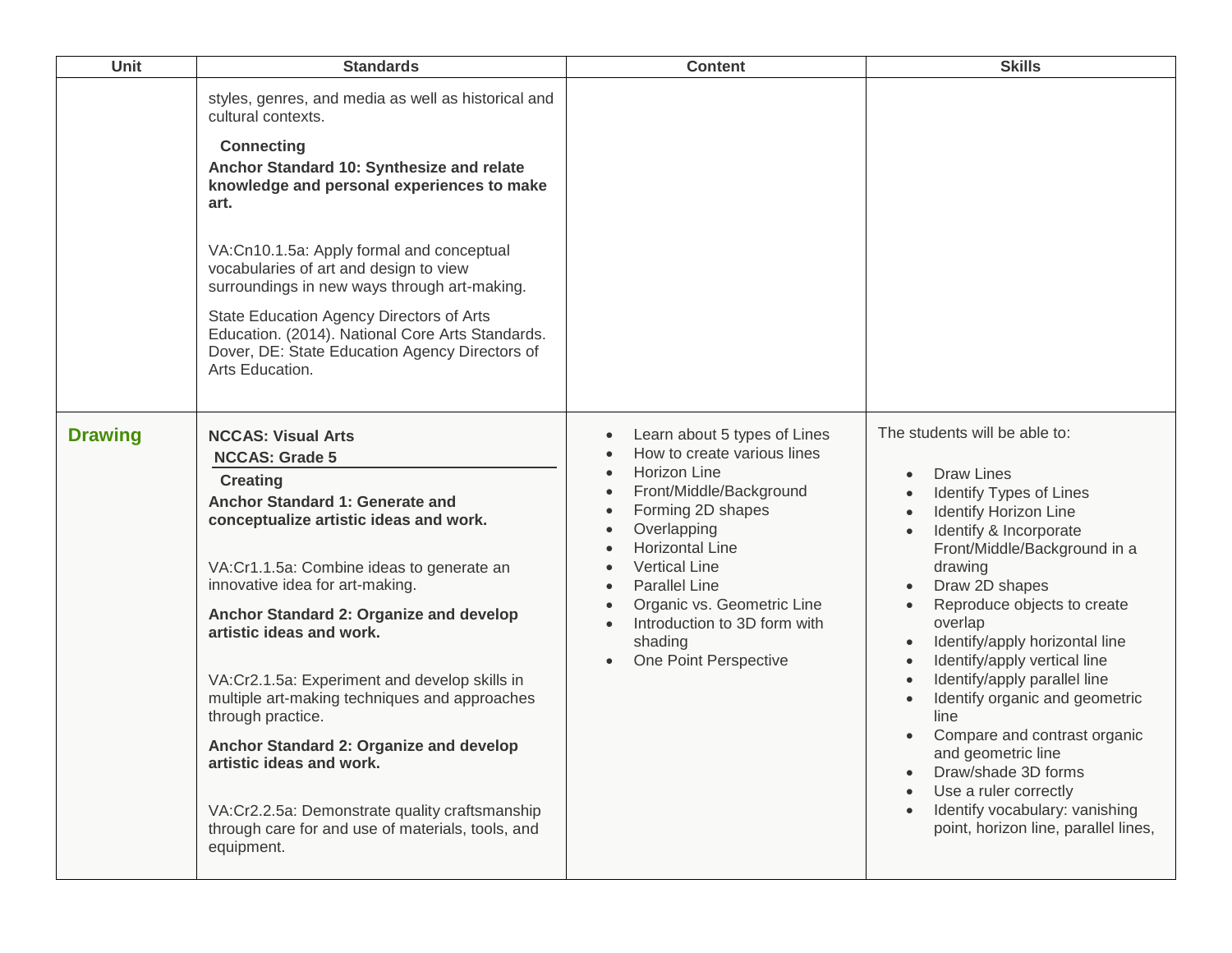| Unit | <b>Standards</b>                                                                                                                                                                                 | <b>Content</b> | <b>Skills</b>                                                 |
|------|--------------------------------------------------------------------------------------------------------------------------------------------------------------------------------------------------|----------------|---------------------------------------------------------------|
|      | Anchor Standard 2: Organize and develop<br>artistic ideas and work.                                                                                                                              |                | Create an artwork using one<br>$\bullet$<br>point perspective |
|      | VA:Cr2.3.5a: Identify, describe, and visually<br>document places and/or objects of personal<br>significance.                                                                                     |                |                                                               |
|      | Anchor Standard 3: Refine and complete<br>artistic work.                                                                                                                                         |                |                                                               |
|      | VA:Cr3.1.5a: Create artist statements using art<br>vocabulary to describe personal choices in art-<br>making.                                                                                    |                |                                                               |
|      | <b>Presenting</b><br>Anchor Standard 4: Select, analyze, and<br>interpret artistic work for presentation.                                                                                        |                |                                                               |
|      | VA:Pr4.1.5a: Define the roles and responsibilities<br>of a curator, explaining the skills and knowledge<br>needed in preserving, maintaining, and presenting<br>objects, artifacts, and artwork. |                |                                                               |
|      | Anchor Standard 5: Develop and refine artistic<br>techniques and work for presentation.                                                                                                          |                |                                                               |
|      | VA:Pr5.1.5a: Develop a logical argument for safe<br>and effective use of materials and techniques for<br>preparing and presenting artwork.                                                       |                |                                                               |
|      | <b>Responding</b><br>Anchor Standard 7: Perceive and analyze<br>artistic work                                                                                                                    |                |                                                               |
|      | VA:Re.7.2.5a: Identify and analyze cultural<br>associations suggested by visual imagery.                                                                                                         |                |                                                               |
|      | Anchor Standard 8: Interpret intent and<br>meaning in artistic work.                                                                                                                             |                |                                                               |
|      |                                                                                                                                                                                                  |                |                                                               |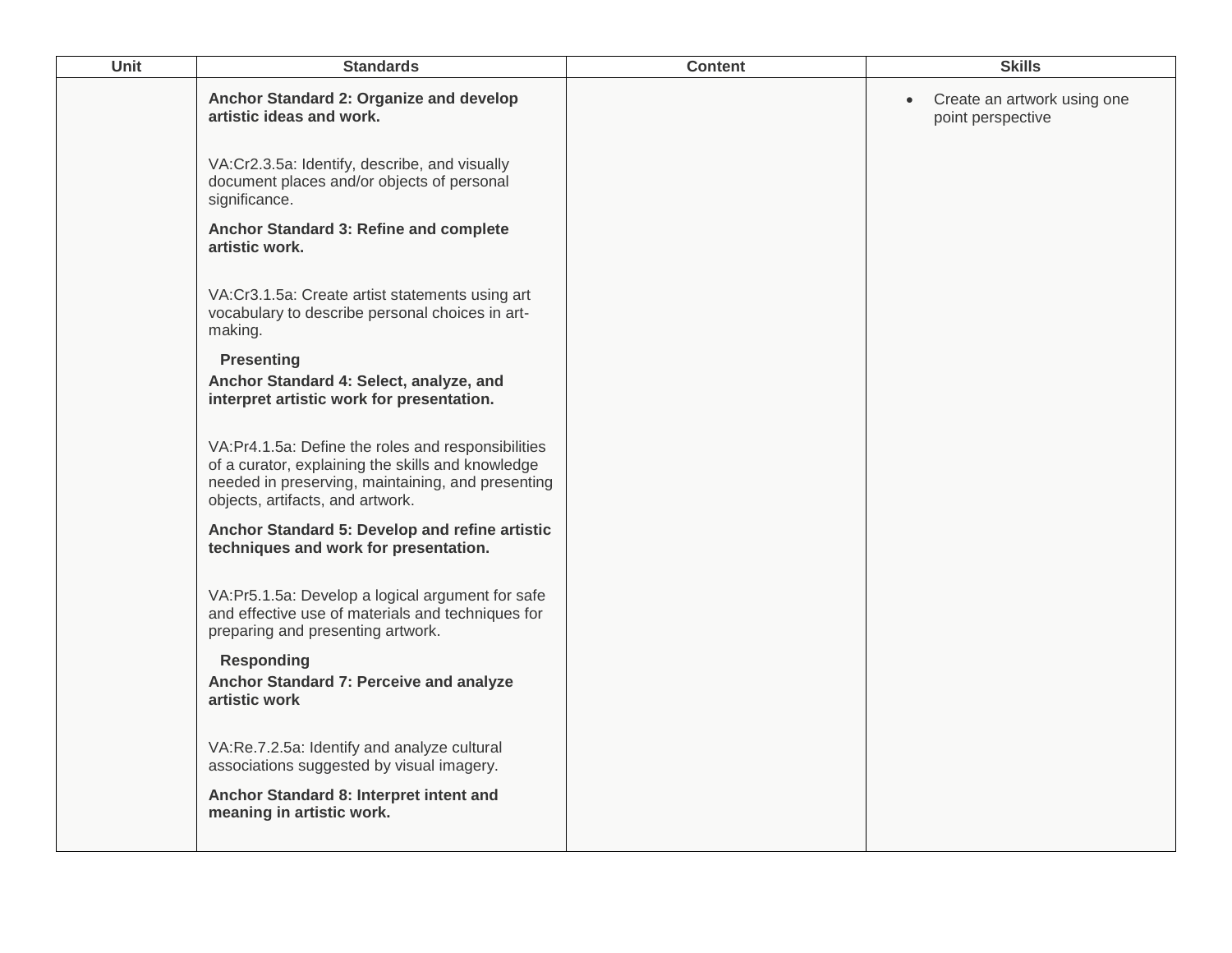| <b>Unit</b>     | <b>Standards</b>                                                                                                                                                                                          | <b>Content</b>                                                                                                                                                         | <b>Skills</b>                                                                                                                                            |
|-----------------|-----------------------------------------------------------------------------------------------------------------------------------------------------------------------------------------------------------|------------------------------------------------------------------------------------------------------------------------------------------------------------------------|----------------------------------------------------------------------------------------------------------------------------------------------------------|
|                 | VA:Re8.1.5a: Interpret art by analyzing<br>characteristics of form and structure, contextual<br>information, subject matter, visual elements, and<br>use of media to identify ideas and mood<br>conveyed. |                                                                                                                                                                        |                                                                                                                                                          |
|                 | Anchor Standard 9: Apply criteria to evaluate<br>artistic work.                                                                                                                                           |                                                                                                                                                                        |                                                                                                                                                          |
|                 | VA:Re9.1.5a: Recognize differences in criteria<br>used to evaluate works of art depending on<br>styles, genres, and media as well as historical and<br>cultural contexts.                                 |                                                                                                                                                                        |                                                                                                                                                          |
|                 | <b>Connecting</b><br>Anchor Standard 10: Synthesize and relate<br>knowledge and personal experiences to make<br>art.                                                                                      |                                                                                                                                                                        |                                                                                                                                                          |
|                 | VA:Cn10.1.5a: Apply formal and conceptual<br>vocabularies of art and design to view<br>surroundings in new ways through art-making.                                                                       |                                                                                                                                                                        |                                                                                                                                                          |
|                 | State Education Agency Directors of Arts<br>Education. (2014). National Core Arts Standards.<br>Dover, DE: State Education Agency Directors of<br>Arts Education.                                         |                                                                                                                                                                        |                                                                                                                                                          |
| <b>Painting</b> | <b>NCCAS: Visual Arts</b><br><b>NCCAS: Grade 5</b><br><b>Creating</b><br>Anchor Standard 1: Generate and<br>conceptualize artistic ideas and work.                                                        | Principles of painting<br>Brush techniques.<br>Use various types of paint<br>(Watercolor/Tempera).<br>Use various types of materials<br>to create alternative effects. | The students will be able to:<br>Hold, clean, create strokes with a<br>brush<br>Identify types of paint<br>Use various types of materials as             |
|                 | VA:Cr1.1.5a: Combine ideas to generate an<br>innovative idea for art-making.<br>Anchor Standard 2: Organize and develop<br>artistic ideas and work.                                                       | Brush control.<br>Paint techniques.<br>The effect of light.<br>Tints and Shades.<br>Intensity of color.                                                                | a brush<br>Develop brush control<br>Explore painting techniques<br>Apply shadow to a painting<br>Add white to create tints<br>Add black to create shades |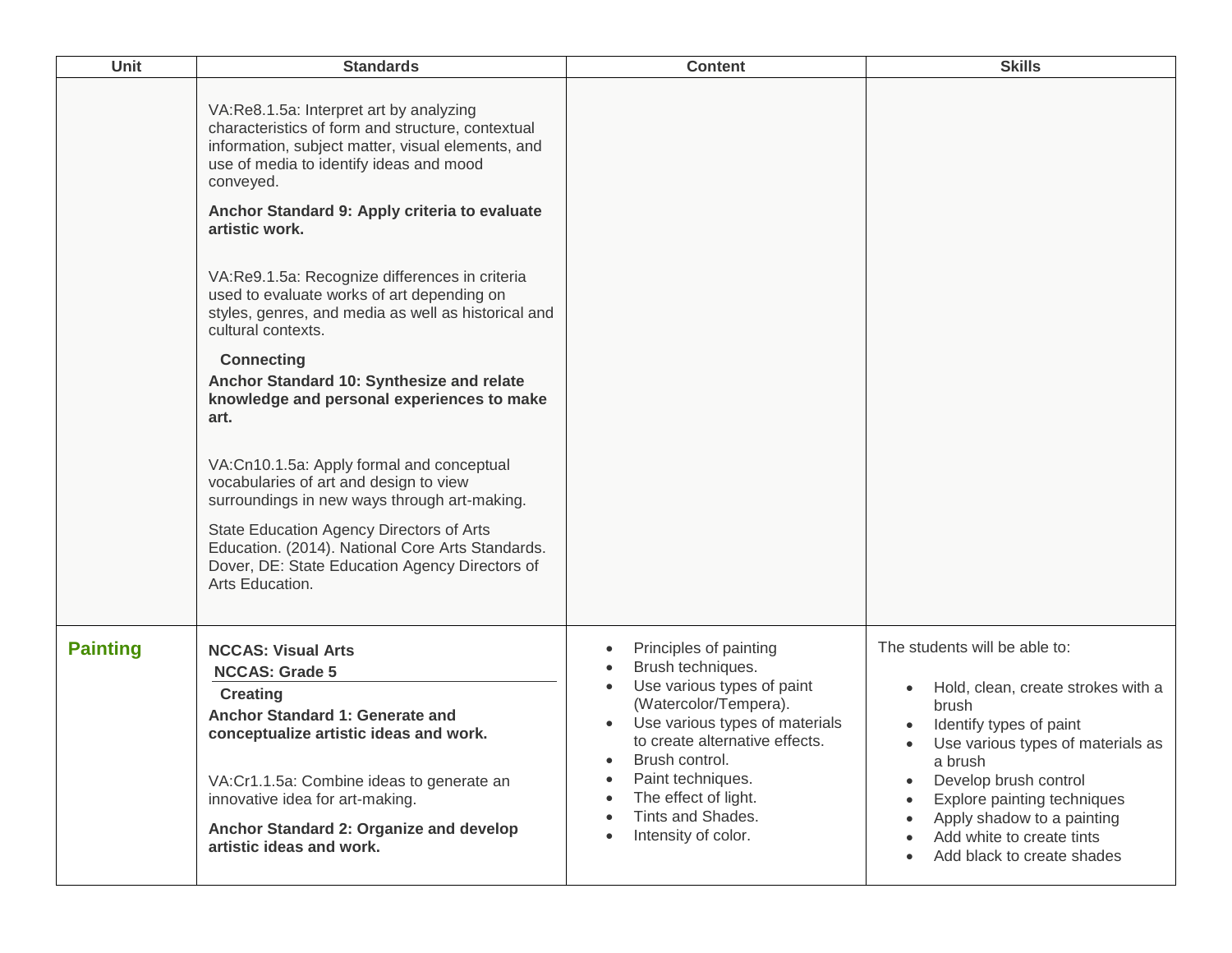| <b>Unit</b> | <b>Standards</b>                                                                                                                                                                                 | <b>Content</b> | <b>Skills</b>                                                                                                                      |
|-------------|--------------------------------------------------------------------------------------------------------------------------------------------------------------------------------------------------|----------------|------------------------------------------------------------------------------------------------------------------------------------|
|             | VA:Cr2.1.5a: Experiment and develop skills in<br>multiple art-making techniques and approaches<br>through practice.                                                                              |                | Add colors together to achieve<br>$\bullet$<br>different effects<br>Use materials and tools to create<br>and original piece of art |
|             | Anchor Standard 2: Organize and develop<br>artistic ideas and work.                                                                                                                              |                |                                                                                                                                    |
|             | VA:Cr2.2.5a: Demonstrate quality craftsmanship<br>through care for and use of materials, tools, and<br>equipment.                                                                                |                |                                                                                                                                    |
|             | Anchor Standard 2: Organize and develop<br>artistic ideas and work.                                                                                                                              |                |                                                                                                                                    |
|             | VA:Cr2.3.5a: Identify, describe, and visually<br>document places and/or objects of personal<br>significance.                                                                                     |                |                                                                                                                                    |
|             | Anchor Standard 3: Refine and complete<br>artistic work.                                                                                                                                         |                |                                                                                                                                    |
|             | VA:Cr3.1.5a: Create artist statements using art<br>vocabulary to describe personal choices in art-<br>making.                                                                                    |                |                                                                                                                                    |
|             | <b>Presenting</b><br>Anchor Standard 4: Select, analyze, and<br>interpret artistic work for presentation.                                                                                        |                |                                                                                                                                    |
|             | VA:Pr4.1.5a: Define the roles and responsibilities<br>of a curator, explaining the skills and knowledge<br>needed in preserving, maintaining, and presenting<br>objects, artifacts, and artwork. |                |                                                                                                                                    |
|             | Anchor Standard 5: Develop and refine artistic<br>techniques and work for presentation.                                                                                                          |                |                                                                                                                                    |
|             | VA:Pr5.1.5a: Develop a logical argument for safe<br>and effective use of materials and techniques for<br>preparing and presenting artwork.                                                       |                |                                                                                                                                    |
|             | <b>Responding</b>                                                                                                                                                                                |                |                                                                                                                                    |
|             |                                                                                                                                                                                                  |                |                                                                                                                                    |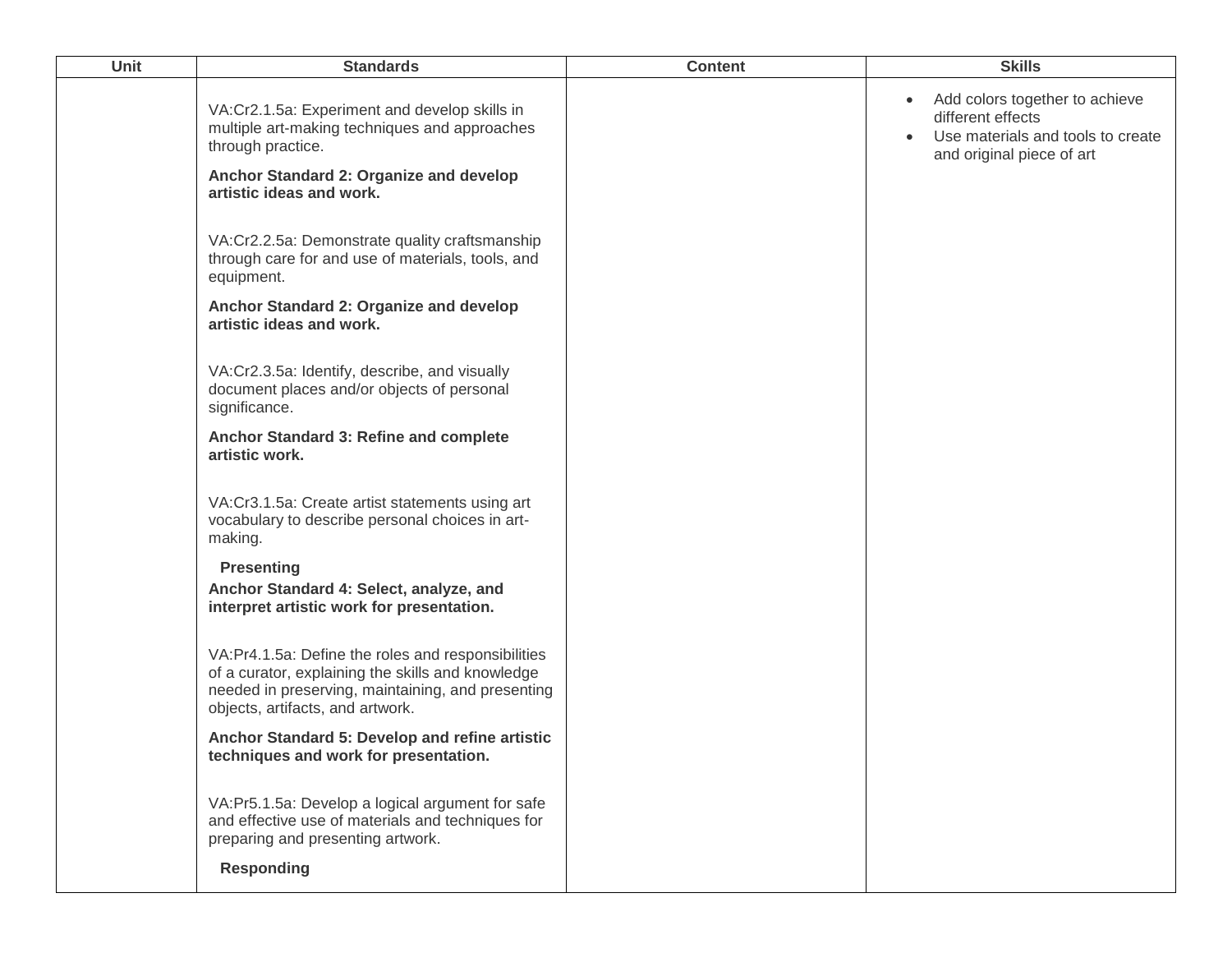| Unit               | <b>Standards</b>                                                                                                                                                                                          | <b>Content</b>                                                                                                                          | <b>Skills</b>                                                                        |
|--------------------|-----------------------------------------------------------------------------------------------------------------------------------------------------------------------------------------------------------|-----------------------------------------------------------------------------------------------------------------------------------------|--------------------------------------------------------------------------------------|
|                    | Anchor Standard 7: Perceive and analyze<br>artistic work                                                                                                                                                  |                                                                                                                                         |                                                                                      |
|                    | VA:Re.7.2.5a: Identify and analyze cultural<br>associations suggested by visual imagery.                                                                                                                  |                                                                                                                                         |                                                                                      |
|                    | Anchor Standard 8: Interpret intent and<br>meaning in artistic work.                                                                                                                                      |                                                                                                                                         |                                                                                      |
|                    | VA:Re8.1.5a: Interpret art by analyzing<br>characteristics of form and structure, contextual<br>information, subject matter, visual elements, and<br>use of media to identify ideas and mood<br>conveyed. |                                                                                                                                         |                                                                                      |
|                    | Anchor Standard 9: Apply criteria to evaluate<br>artistic work.                                                                                                                                           |                                                                                                                                         |                                                                                      |
|                    | VA:Re9.1.5a: Recognize differences in criteria<br>used to evaluate works of art depending on<br>styles, genres, and media as well as historical and<br>cultural contexts.                                 |                                                                                                                                         |                                                                                      |
|                    | <b>Connecting</b><br>Anchor Standard 10: Synthesize and relate<br>knowledge and personal experiences to make<br>art.                                                                                      |                                                                                                                                         |                                                                                      |
|                    | VA:Cn10.1.5a: Apply formal and conceptual<br>vocabularies of art and design to view<br>surroundings in new ways through art-making.                                                                       |                                                                                                                                         |                                                                                      |
|                    | State Education Agency Directors of Arts<br>Education. (2014). National Core Arts Standards.<br>Dover, DE: State Education Agency Directors of<br>Arts Education.                                         |                                                                                                                                         |                                                                                      |
| <b>Printmaking</b> | <b>NCCAS: Visual Arts</b><br><b>NCCAS: Grade 5</b><br><b>Creating</b>                                                                                                                                     | Repeat the process/pattern.<br>$\bullet$<br>Use repetition of shapes with<br>various colors of paint.<br>Monoprint design.<br>$\bullet$ | The students will be able to:<br>Use materials properly.<br>Use layering techniques. |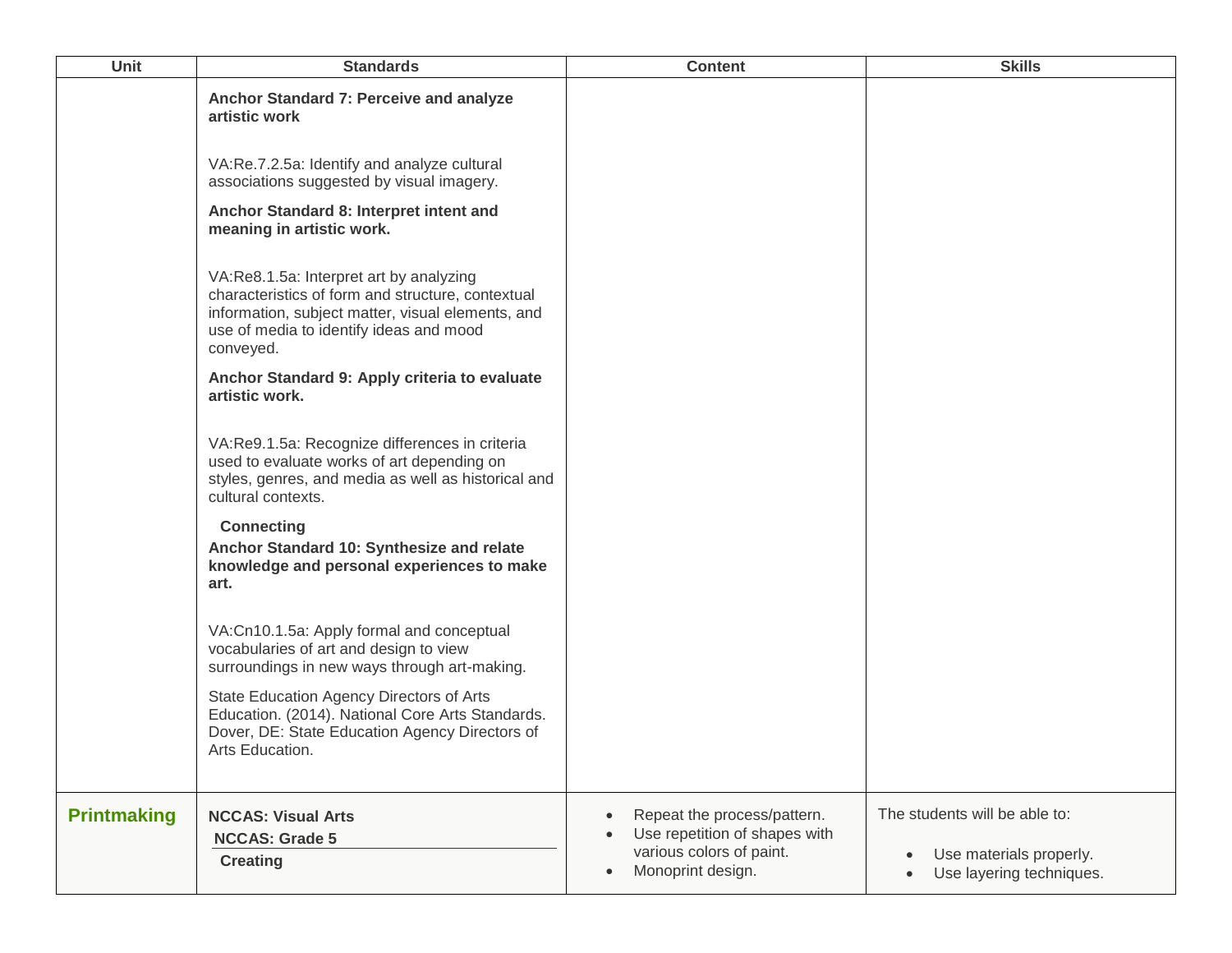| <b>Unit</b> | <b>Standards</b>                                                                                                                                          |                                                  | <b>Content</b>                                                                                                      |           | <b>Skills</b>                                                                                                                                                                 |
|-------------|-----------------------------------------------------------------------------------------------------------------------------------------------------------|--------------------------------------------------|---------------------------------------------------------------------------------------------------------------------|-----------|-------------------------------------------------------------------------------------------------------------------------------------------------------------------------------|
|             | Anchor Standard 1: Generate and<br>conceptualize artistic ideas and work.<br>VA:Cr1.1.5a: Combine ideas to generate an<br>innovative idea for art-making. | $\bullet$<br>$\bullet$<br>$\bullet$<br>$\bullet$ | Multiple objects to print.<br>Adding details to prints.<br>Rhythm/Pattern/Balance<br>Cultural prints. (ex: Gyotaku) | $\bullet$ | Repeat printing process.<br>Print with multiple tools.<br>Create a more complex design in<br>the print.<br>Experiment with rhythm, pattern,<br>and balance to create a motif. |
|             | Anchor Standard 2: Organize and develop<br>artistic ideas and work.                                                                                       |                                                  |                                                                                                                     | $\bullet$ | Experiment with different printing<br>applications.                                                                                                                           |
|             | VA:Cr2.1.5a: Experiment and develop skills in<br>multiple art-making techniques and approaches<br>through practice.                                       |                                                  |                                                                                                                     |           |                                                                                                                                                                               |
|             | Anchor Standard 2: Organize and develop<br>artistic ideas and work.                                                                                       |                                                  |                                                                                                                     |           |                                                                                                                                                                               |
|             | VA:Cr2.2.5a: Demonstrate quality craftsmanship<br>through care for and use of materials, tools, and<br>equipment.                                         |                                                  |                                                                                                                     |           |                                                                                                                                                                               |
|             | Anchor Standard 2: Organize and develop<br>artistic ideas and work.                                                                                       |                                                  |                                                                                                                     |           |                                                                                                                                                                               |
|             | VA:Cr2.3.5a: Identify, describe, and visually<br>document places and/or objects of personal<br>significance.                                              |                                                  |                                                                                                                     |           |                                                                                                                                                                               |
|             | Anchor Standard 3: Refine and complete<br>artistic work.                                                                                                  |                                                  |                                                                                                                     |           |                                                                                                                                                                               |
|             | VA:Cr3.1.5a: Create artist statements using art<br>vocabulary to describe personal choices in art-<br>making.                                             |                                                  |                                                                                                                     |           |                                                                                                                                                                               |
|             | <b>Presenting</b><br>Anchor Standard 4: Select, analyze, and                                                                                              |                                                  |                                                                                                                     |           |                                                                                                                                                                               |
|             | interpret artistic work for presentation.                                                                                                                 |                                                  |                                                                                                                     |           |                                                                                                                                                                               |
|             | VA:Pr4.1.5a: Define the roles and responsibilities<br>of a curator, explaining the skills and knowledge                                                   |                                                  |                                                                                                                     |           |                                                                                                                                                                               |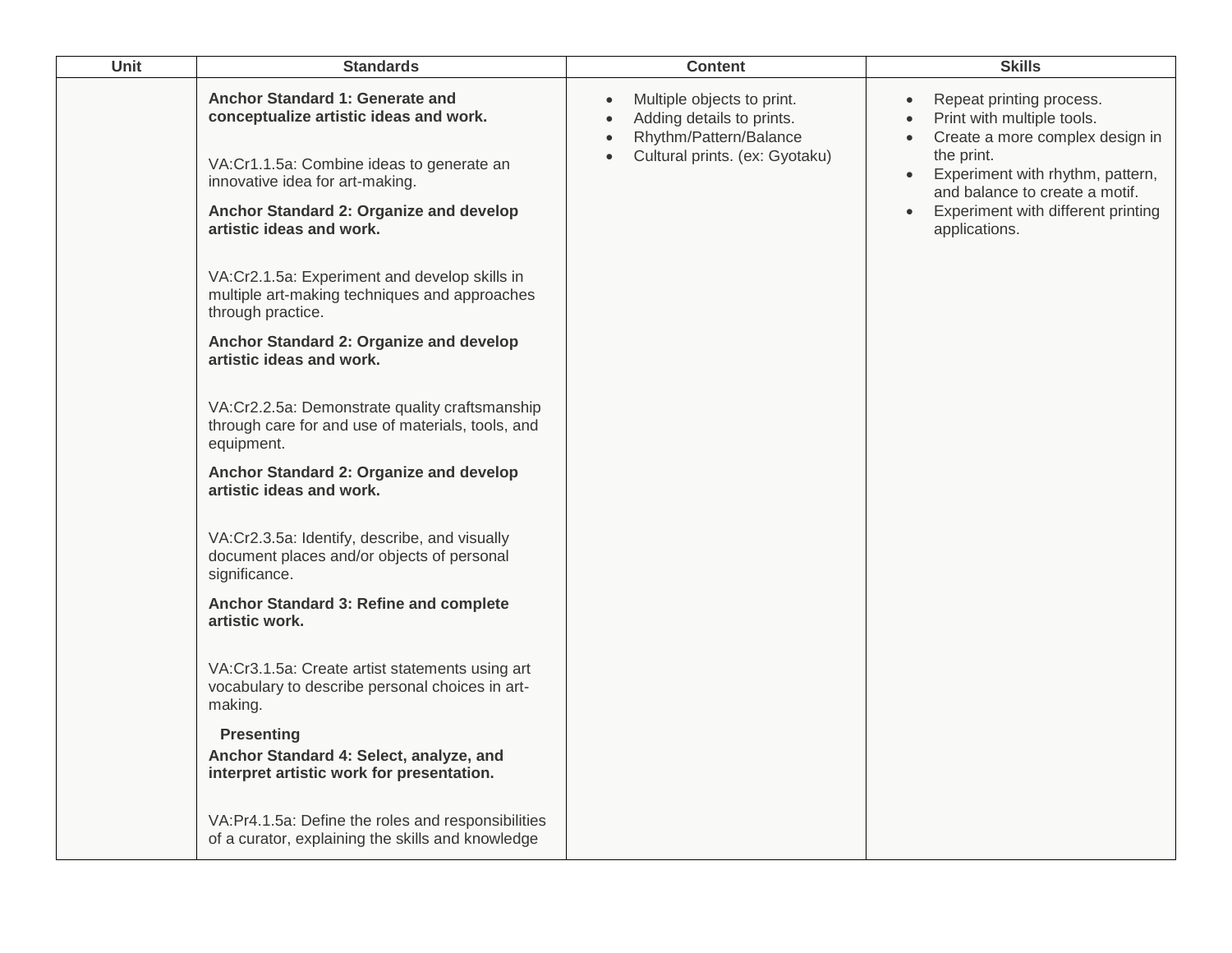| Unit | <b>Standards</b>                                                                                                                                                                                          | <b>Content</b> | <b>Skills</b> |
|------|-----------------------------------------------------------------------------------------------------------------------------------------------------------------------------------------------------------|----------------|---------------|
|      | needed in preserving, maintaining, and presenting<br>objects, artifacts, and artwork.                                                                                                                     |                |               |
|      | Anchor Standard 5: Develop and refine artistic<br>techniques and work for presentation.                                                                                                                   |                |               |
|      | VA:Pr5.1.5a: Develop a logical argument for safe<br>and effective use of materials and techniques for<br>preparing and presenting artwork.                                                                |                |               |
|      | <b>Responding</b><br>Anchor Standard 7: Perceive and analyze<br>artistic work                                                                                                                             |                |               |
|      | VA:Re.7.2.5a: Identify and analyze cultural<br>associations suggested by visual imagery.                                                                                                                  |                |               |
|      | Anchor Standard 8: Interpret intent and<br>meaning in artistic work.                                                                                                                                      |                |               |
|      | VA:Re8.1.5a: Interpret art by analyzing<br>characteristics of form and structure, contextual<br>information, subject matter, visual elements, and<br>use of media to identify ideas and mood<br>conveyed. |                |               |
|      | Anchor Standard 9: Apply criteria to evaluate<br>artistic work.                                                                                                                                           |                |               |
|      | VA:Re9.1.5a: Recognize differences in criteria<br>used to evaluate works of art depending on<br>styles, genres, and media as well as historical and<br>cultural contexts.                                 |                |               |
|      | <b>Connecting</b><br>Anchor Standard 10: Synthesize and relate<br>knowledge and personal experiences to make<br>art.                                                                                      |                |               |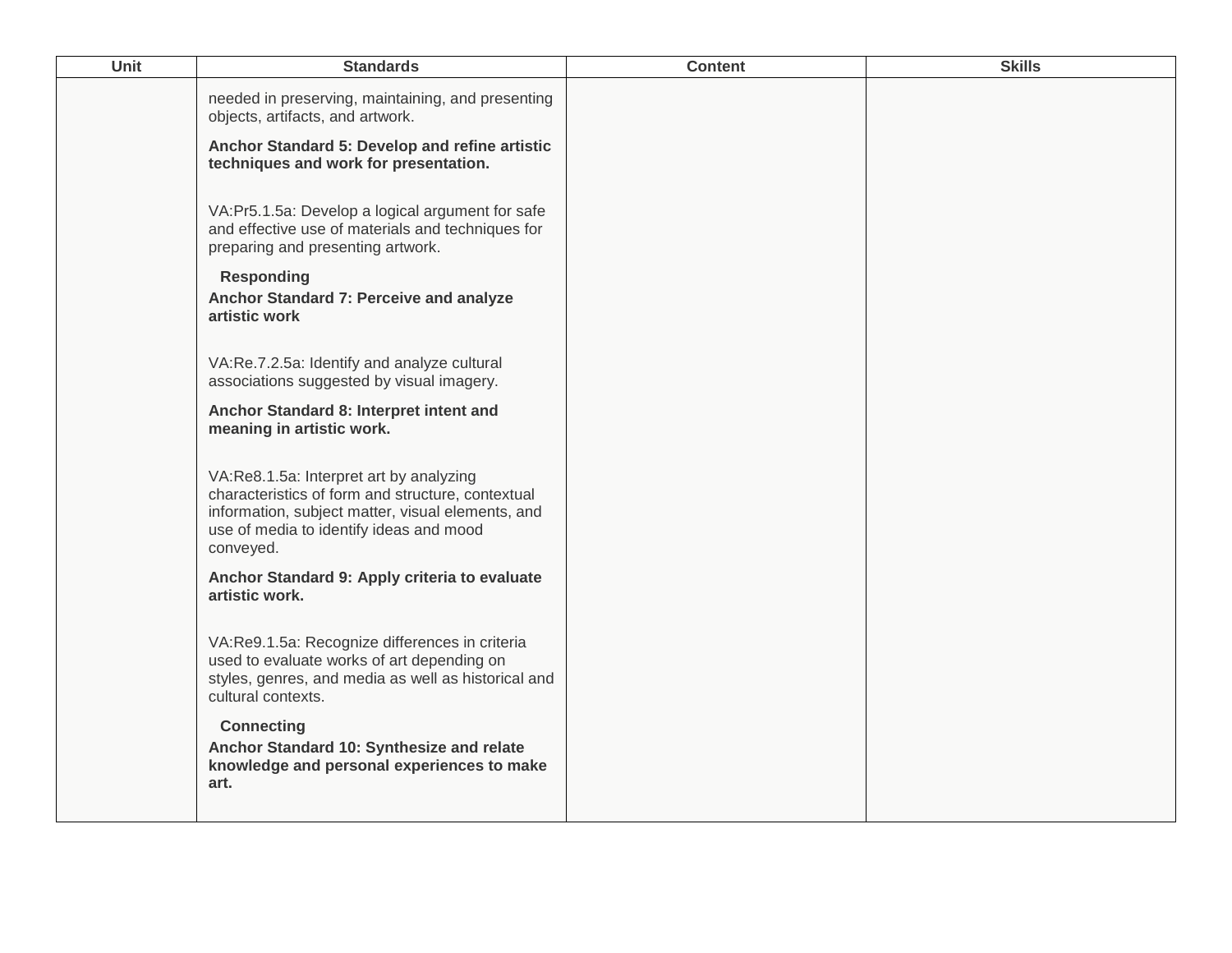| Unit             | <b>Standards</b>                                                                                                                                                                                                                                                                                                                                                                                                                                                                                                                                                                                                                                                                                                                                                                                                    | <b>Content</b>                                                                                                                                                                                                                                                                                                                                             | <b>Skills</b>                                                                                                                                                                                                                                                                                                  |
|------------------|---------------------------------------------------------------------------------------------------------------------------------------------------------------------------------------------------------------------------------------------------------------------------------------------------------------------------------------------------------------------------------------------------------------------------------------------------------------------------------------------------------------------------------------------------------------------------------------------------------------------------------------------------------------------------------------------------------------------------------------------------------------------------------------------------------------------|------------------------------------------------------------------------------------------------------------------------------------------------------------------------------------------------------------------------------------------------------------------------------------------------------------------------------------------------------------|----------------------------------------------------------------------------------------------------------------------------------------------------------------------------------------------------------------------------------------------------------------------------------------------------------------|
|                  | VA:Cn10.1.5a: Apply formal and conceptual<br>vocabularies of art and design to view<br>surroundings in new ways through art-making.<br>State Education Agency Directors of Arts<br>Education. (2014). National Core Arts Standards.<br>Dover, DE: State Education Agency Directors of<br>Arts Education.                                                                                                                                                                                                                                                                                                                                                                                                                                                                                                            |                                                                                                                                                                                                                                                                                                                                                            |                                                                                                                                                                                                                                                                                                                |
| <b>Sculpture</b> | <b>NCCAS: Visual Arts</b><br><b>NCCAS: Grade 5</b><br><b>Creating</b><br>Anchor Standard 1: Generate and<br>conceptualize artistic ideas and work.<br>VA:Cr1.1.5a: Combine ideas to generate an<br>innovative idea for art-making.<br>Anchor Standard 2: Organize and develop<br>artistic ideas and work.<br>VA:Cr2.1.5a: Experiment and develop skills in<br>multiple art-making techniques and approaches<br>through practice.<br>Anchor Standard 2: Organize and develop<br>artistic ideas and work.<br>VA:Cr2.2.5a: Demonstrate quality craftsmanship<br>through care for and use of materials, tools, and<br>equipment.<br>Anchor Standard 2: Organize and develop<br>artistic ideas and work.<br>VA:Cr2.3.5a: Identify, describe, and visually<br>document places and/or objects of personal<br>significance. | Various modeling techniques<br>$\bullet$<br>Add color to clay<br>$\bullet$<br>Manipulate sculpture materials<br>$\bullet$<br>Various materials to create a<br>$\bullet$<br>mixed media sculpture<br><b>Recycled Sculpture</b><br>$\bullet$<br>Paper-Mache sculpture<br>$\bullet$<br>Free form sculpture<br>$\bullet$<br>Subtractive sculpture<br>$\bullet$ | The students will be able to:<br>Model/Shape sculpture material<br>Incorporate found object.<br>Use recycled materials to create<br>a sculpture<br>Create a sculpture using a Paper<br>Mache process<br>Identify and create a free form<br>sculpture<br>Create a subtractive sculpture by<br>removing material |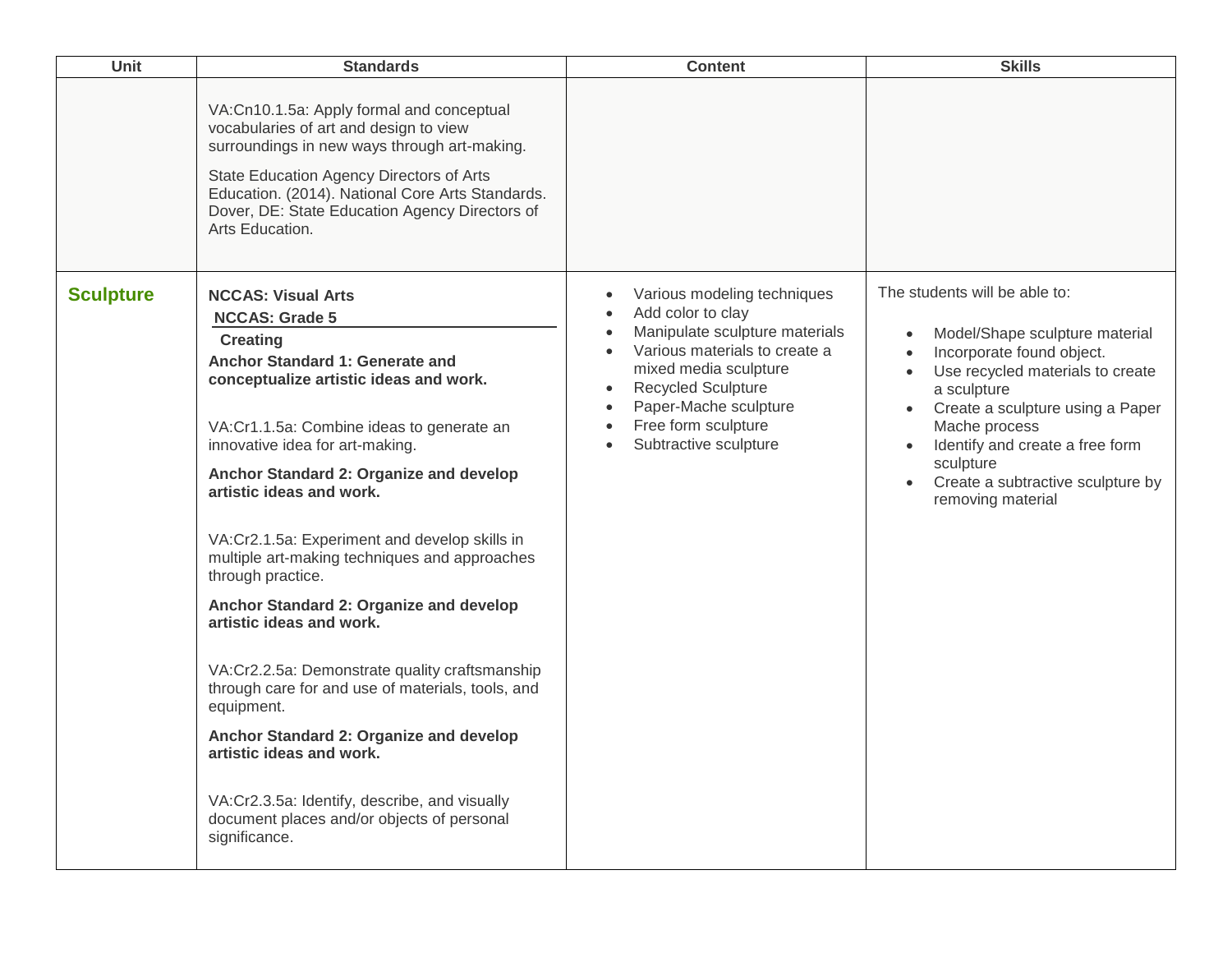| <b>Unit</b> | <b>Standards</b>                                                                                                                                                                                          | <b>Content</b> | <b>Skills</b> |
|-------------|-----------------------------------------------------------------------------------------------------------------------------------------------------------------------------------------------------------|----------------|---------------|
|             | Anchor Standard 3: Refine and complete<br>artistic work.                                                                                                                                                  |                |               |
|             | VA:Cr3.1.5a: Create artist statements using art<br>vocabulary to describe personal choices in art-<br>making.                                                                                             |                |               |
|             | <b>Presenting</b>                                                                                                                                                                                         |                |               |
|             | Anchor Standard 4: Select, analyze, and<br>interpret artistic work for presentation.                                                                                                                      |                |               |
|             | VA:Pr4.1.5a: Define the roles and responsibilities<br>of a curator, explaining the skills and knowledge<br>needed in preserving, maintaining, and presenting<br>objects, artifacts, and artwork.          |                |               |
|             | Anchor Standard 5: Develop and refine artistic<br>techniques and work for presentation.                                                                                                                   |                |               |
|             | VA:Pr5.1.5a: Develop a logical argument for safe<br>and effective use of materials and techniques for<br>preparing and presenting artwork.                                                                |                |               |
|             | <b>Responding</b><br>Anchor Standard 7: Perceive and analyze<br>artistic work                                                                                                                             |                |               |
|             | VA:Re.7.2.5a: Identify and analyze cultural<br>associations suggested by visual imagery.                                                                                                                  |                |               |
|             | Anchor Standard 8: Interpret intent and<br>meaning in artistic work.                                                                                                                                      |                |               |
|             | VA:Re8.1.5a: Interpret art by analyzing<br>characteristics of form and structure, contextual<br>information, subject matter, visual elements, and<br>use of media to identify ideas and mood<br>conveyed. |                |               |
|             | Anchor Standard 9: Apply criteria to evaluate<br>artistic work.                                                                                                                                           |                |               |
|             |                                                                                                                                                                                                           |                |               |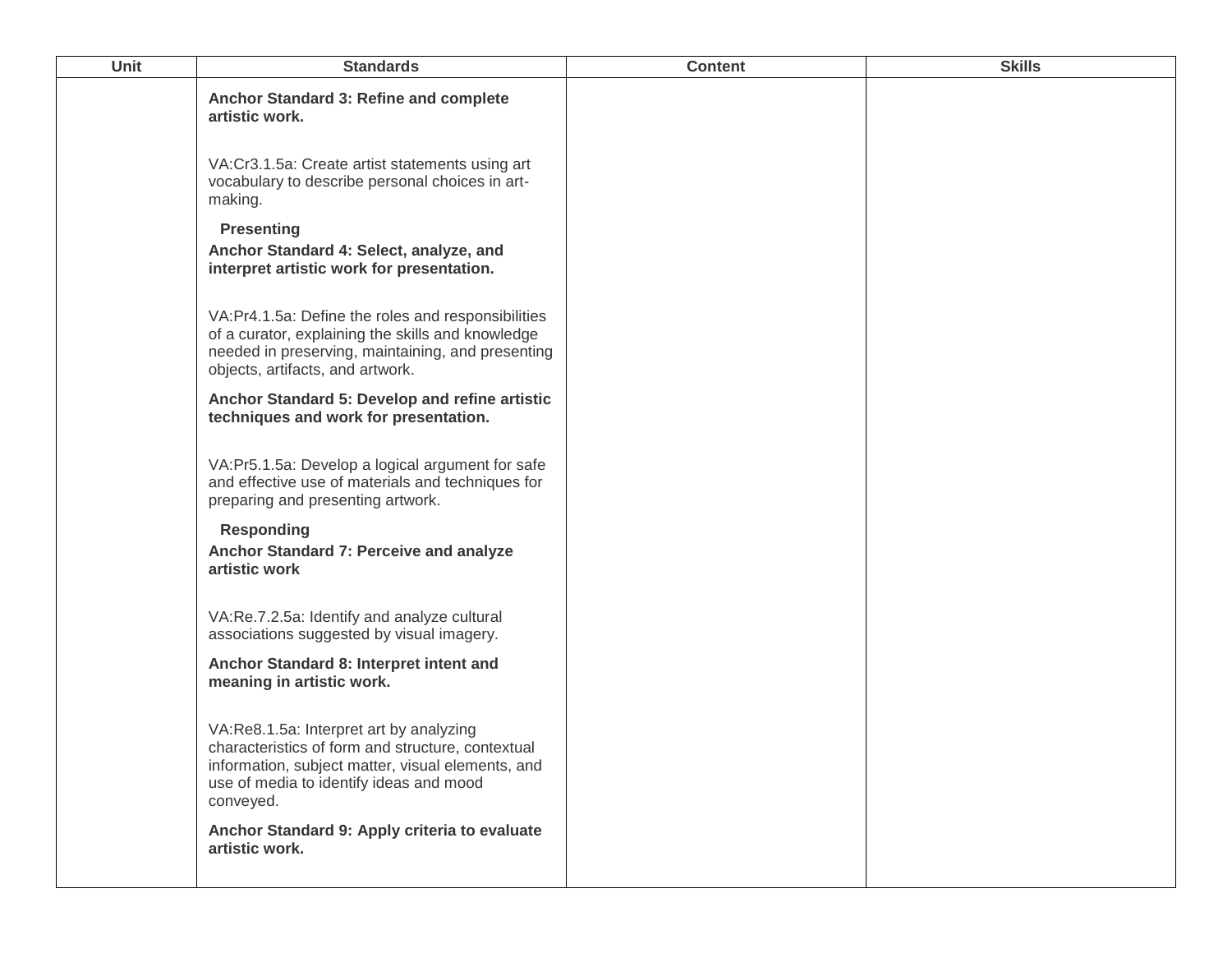| Unit                              | <b>Standards</b>                                                                                                                                                                                                                                                                                                                                                                                                                                                                                                                                                                           | <b>Content</b>                                                                                                                                                                                                                                       | <b>Skills</b>                                                                                                                                                                                                                                                                                                                                                                                                                                      |
|-----------------------------------|--------------------------------------------------------------------------------------------------------------------------------------------------------------------------------------------------------------------------------------------------------------------------------------------------------------------------------------------------------------------------------------------------------------------------------------------------------------------------------------------------------------------------------------------------------------------------------------------|------------------------------------------------------------------------------------------------------------------------------------------------------------------------------------------------------------------------------------------------------|----------------------------------------------------------------------------------------------------------------------------------------------------------------------------------------------------------------------------------------------------------------------------------------------------------------------------------------------------------------------------------------------------------------------------------------------------|
|                                   | VA:Re9.1.5a: Recognize differences in criteria<br>used to evaluate works of art depending on<br>styles, genres, and media as well as historical and<br>cultural contexts.<br><b>Connecting</b><br>Anchor Standard 10: Synthesize and relate<br>knowledge and personal experiences to make<br>art.<br>VA:Cn10.1.5a: Apply formal and conceptual<br>vocabularies of art and design to view<br>surroundings in new ways through art-making.<br>State Education Agency Directors of Arts<br>Education. (2014). National Core Arts Standards.<br>Dover, DE: State Education Agency Directors of |                                                                                                                                                                                                                                                      |                                                                                                                                                                                                                                                                                                                                                                                                                                                    |
|                                   | Arts Education.                                                                                                                                                                                                                                                                                                                                                                                                                                                                                                                                                                            |                                                                                                                                                                                                                                                      |                                                                                                                                                                                                                                                                                                                                                                                                                                                    |
| <b>Mixed Media</b><br><b>Unit</b> | <b>NCCAS: Visual Arts</b><br><b>NCCAS: Grade 5</b><br><b>Creating</b><br>Anchor Standard 1: Generate and<br>conceptualize artistic ideas and work.<br>VA:Cr1.1.5a: Combine ideas to generate an<br>innovative idea for art-making.<br>Anchor Standard 2: Organize and develop<br>artistic ideas and work.<br>VA:Cr2.1.5a: Experiment and develop skills in<br>multiple art-making techniques and approaches<br>through practice.<br>Anchor Standard 2: Organize and develop<br>artistic ideas and work.                                                                                    | Incorporate 2 or 3 different<br>$\bullet$<br>media within a project.<br>Introduction to collage.<br>$\bullet$<br>Positive and Negative space<br>$\bullet$<br>Balance.<br>$\bullet$<br>Composition focus. (rule of<br>$\bullet$<br>thirds, quadrants) | The students will be able to:<br>Recall prior knowledge to create<br>a multimedia project using:<br><b>Scissors</b><br>$\circ$<br>Glue<br>$\circ$<br>Paint<br>$\circ$<br>Pencils<br>$\circ$<br>Crayons<br>$\circ$<br>Found objects<br>$\circ$<br>Pastels<br>$\circ$<br>Markers<br>$\circ$<br>Fabric<br>$\circ$<br>Yarn<br>$\circ$<br>Photos/magazine<br>$\circ$<br>clippings<br>Employ positive and<br>$\circ$<br>negative space in an<br>artwork. |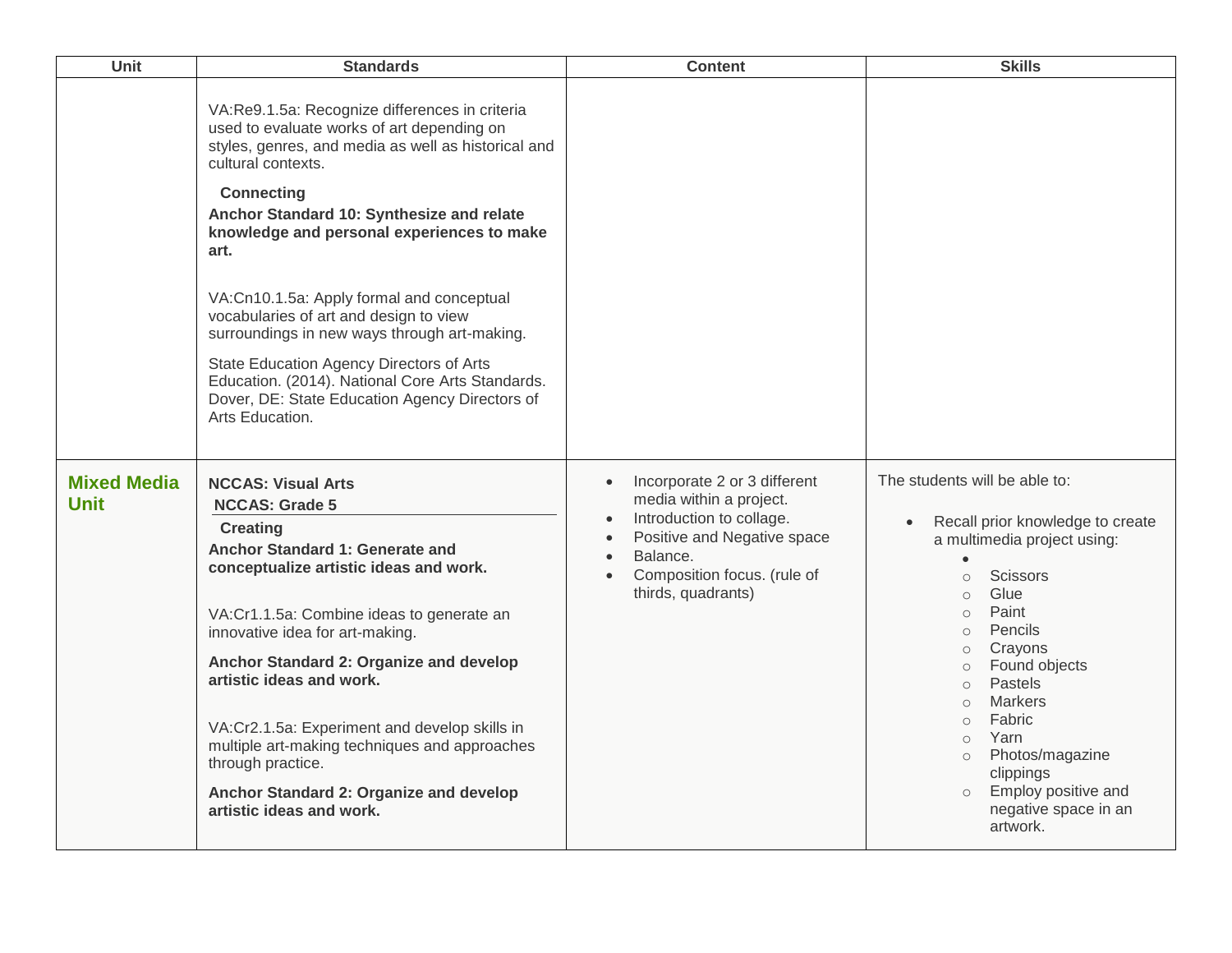| Unit | <b>Standards</b>                                                                                                                                                                                 | <b>Content</b> | <b>Skills</b>                                                                                                                                                                                 |
|------|--------------------------------------------------------------------------------------------------------------------------------------------------------------------------------------------------|----------------|-----------------------------------------------------------------------------------------------------------------------------------------------------------------------------------------------|
|      | VA:Cr2.3.5a: Identify, describe, and visually<br>document places and/or objects of personal<br>significance.<br>Anchor Standard 3: Refine and complete<br>artistic work.                         |                | Use a grid to find<br>$\circ$<br>balance within a<br>composition.<br>Define balance and<br>$\circ$<br>composition.<br>Demonstrate proper and<br>$\circ$<br>safe use of tools and<br>materials |
|      | VA:Cr3.1.5a: Create artist statements using art<br>vocabulary to describe personal choices in art-<br>making.                                                                                    |                |                                                                                                                                                                                               |
|      | <b>Presenting</b><br>Anchor Standard 4: Select, analyze, and<br>interpret artistic work for presentation.                                                                                        |                |                                                                                                                                                                                               |
|      | VA:Pr4.1.5a: Define the roles and responsibilities<br>of a curator, explaining the skills and knowledge<br>needed in preserving, maintaining, and presenting<br>objects, artifacts, and artwork. |                |                                                                                                                                                                                               |
|      | Anchor Standard 5: Develop and refine artistic<br>techniques and work for presentation.                                                                                                          |                |                                                                                                                                                                                               |
|      | VA:Pr5.1.5a: Develop a logical argument for safe<br>and effective use of materials and techniques for<br>preparing and presenting artwork.                                                       |                |                                                                                                                                                                                               |
|      | <b>Responding</b><br>Anchor Standard 7: Perceive and analyze<br>artistic work                                                                                                                    |                |                                                                                                                                                                                               |
|      | VA:Re.7.2.5a: Identify and analyze cultural<br>associations suggested by visual imagery.                                                                                                         |                |                                                                                                                                                                                               |
|      | Anchor Standard 8: Interpret intent and<br>meaning in artistic work.                                                                                                                             |                |                                                                                                                                                                                               |
|      | VA:Re8.1.5a: Interpret art by analyzing<br>characteristics of form and structure, contextual<br>information, subject matter, visual elements, and                                                |                |                                                                                                                                                                                               |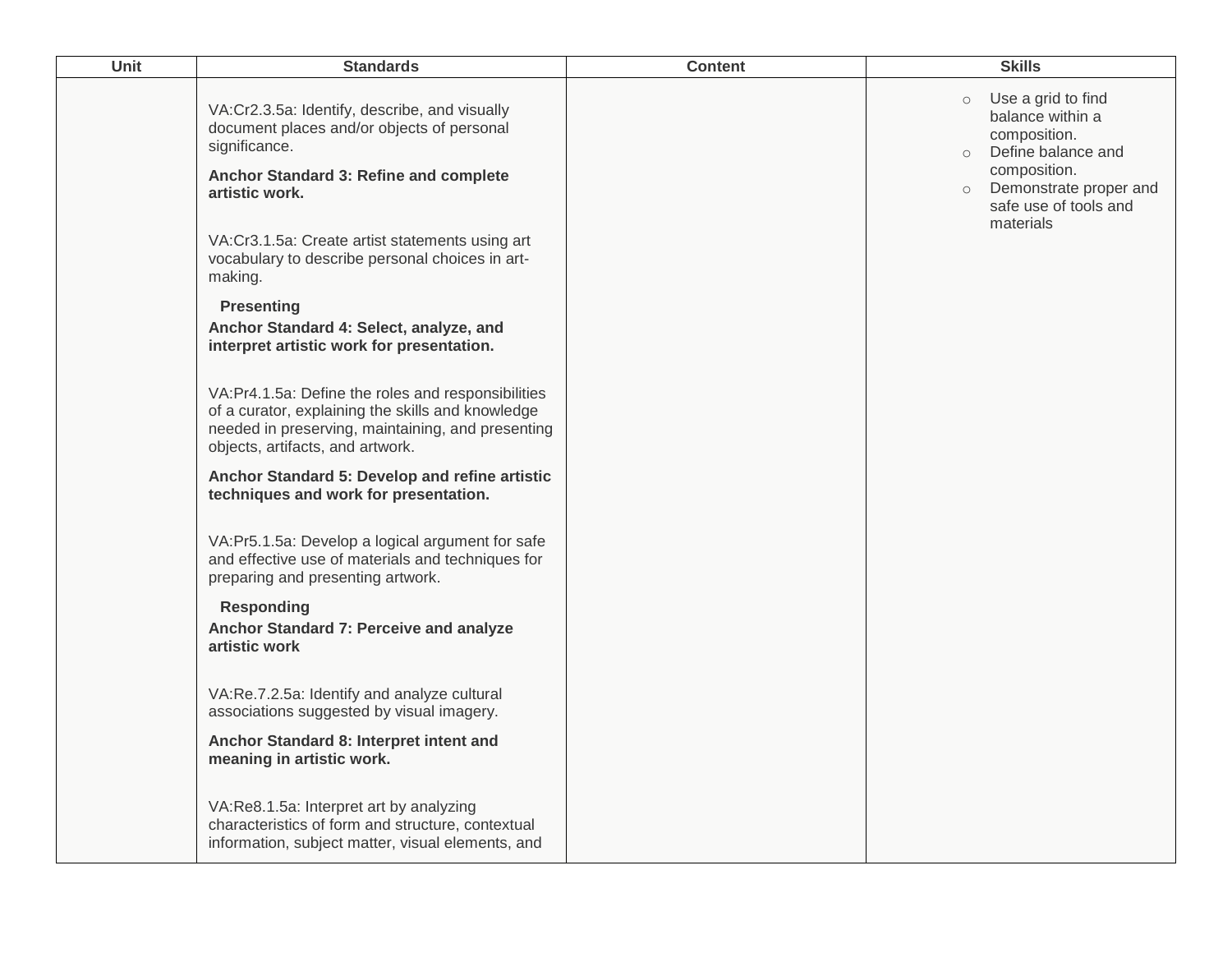| Unit                 | <b>Standards</b>                                                                                                                                                                                                                                                                                                                                                                                                                                                                                                                                                                                                                                                                                                                         | <b>Content</b>                                                                                                  | <b>Skills</b>                                                                                                                                                                                                                                                                       |
|----------------------|------------------------------------------------------------------------------------------------------------------------------------------------------------------------------------------------------------------------------------------------------------------------------------------------------------------------------------------------------------------------------------------------------------------------------------------------------------------------------------------------------------------------------------------------------------------------------------------------------------------------------------------------------------------------------------------------------------------------------------------|-----------------------------------------------------------------------------------------------------------------|-------------------------------------------------------------------------------------------------------------------------------------------------------------------------------------------------------------------------------------------------------------------------------------|
|                      | use of media to identify ideas and mood<br>conveyed.<br>Anchor Standard 9: Apply criteria to evaluate<br>artistic work.<br>VA:Re9.1.5a: Recognize differences in criteria<br>used to evaluate works of art depending on<br>styles, genres, and media as well as historical and<br>cultural contexts.<br><b>Connecting</b><br>Anchor Standard 10: Synthesize and relate<br>knowledge and personal experiences to make<br>art.<br>VA:Cn10.1.5a: Apply formal and conceptual<br>vocabularies of art and design to view<br>surroundings in new ways through art-making.<br>State Education Agency Directors of Arts<br>Education. (2014). National Core Arts Standards.<br>Dover, DE: State Education Agency Directors of<br>Arts Education. |                                                                                                                 |                                                                                                                                                                                                                                                                                     |
| <b>Religious Art</b> | <b>NCCAS: Visual Arts</b><br><b>NCCAS: Grade 5</b><br><b>Creating</b><br>Anchor Standard 1: Generate and<br>conceptualize artistic ideas and work.<br>VA:Cr1.1.5a: Combine ideas to generate an<br>innovative idea for art-making.<br>Anchor Standard 2: Organize and develop<br>artistic ideas and work.                                                                                                                                                                                                                                                                                                                                                                                                                                | View multiple artworks with the<br>same theme.<br>Introduction to icons.<br>Symbolism in objects and<br>colors. | The students will be able to:<br>Examine religious artwork.<br>Create religious artwork.<br>Compare and contrast the same<br>subject from multiple artworks.<br>Describe the differences<br>between icons and 3D art.<br>Discover the hidden meanings<br>behind objects and colors. |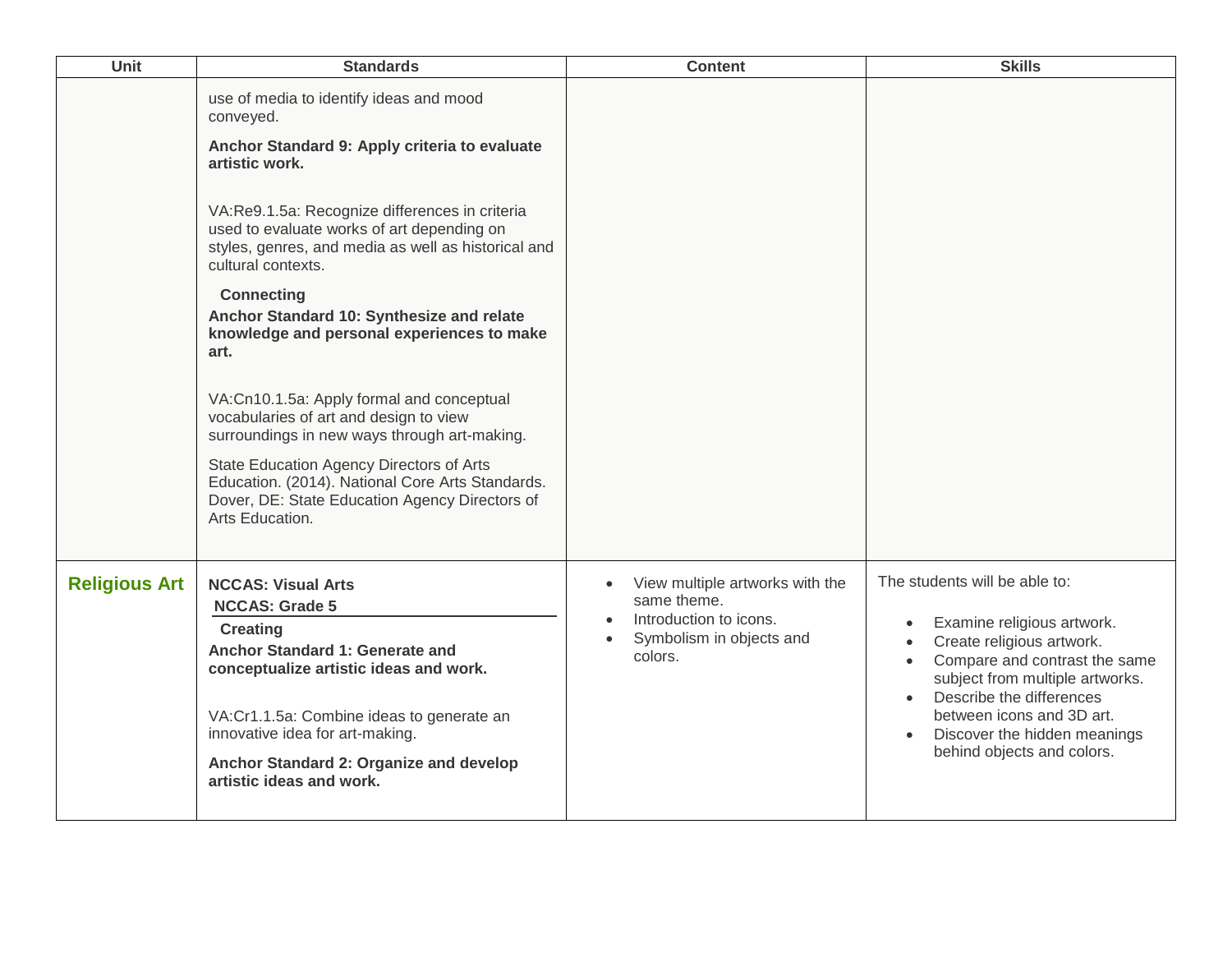| <b>Unit</b> | <b>Standards</b>                                                                                                                                                                                 | <b>Content</b> | <b>Skills</b> |
|-------------|--------------------------------------------------------------------------------------------------------------------------------------------------------------------------------------------------|----------------|---------------|
|             | VA:Cr2.1.5a: Experiment and develop skills in<br>multiple art-making techniques and approaches<br>through practice.                                                                              |                |               |
|             | Anchor Standard 2: Organize and develop<br>artistic ideas and work.                                                                                                                              |                |               |
|             | VA:Cr2.2.5a: Demonstrate quality craftsmanship<br>through care for and use of materials, tools, and<br>equipment.                                                                                |                |               |
|             | Anchor Standard 2: Organize and develop<br>artistic ideas and work.                                                                                                                              |                |               |
|             | VA:Cr2.3.5a: Identify, describe, and visually<br>document places and/or objects of personal<br>significance.                                                                                     |                |               |
|             | Anchor Standard 3: Refine and complete<br>artistic work.                                                                                                                                         |                |               |
|             | VA:Cr3.1.5a: Create artist statements using art<br>vocabulary to describe personal choices in art-<br>making.                                                                                    |                |               |
|             | <b>Presenting</b><br>Anchor Standard 4: Select, analyze, and<br>interpret artistic work for presentation.                                                                                        |                |               |
|             | VA:Pr4.1.5a: Define the roles and responsibilities<br>of a curator, explaining the skills and knowledge<br>needed in preserving, maintaining, and presenting<br>objects, artifacts, and artwork. |                |               |
|             | Anchor Standard 5: Develop and refine artistic<br>techniques and work for presentation.                                                                                                          |                |               |
|             | VA:Pr5.1.5a: Develop a logical argument for safe<br>and effective use of materials and techniques for<br>preparing and presenting artwork.                                                       |                |               |
|             | <b>Responding</b>                                                                                                                                                                                |                |               |
|             |                                                                                                                                                                                                  |                |               |